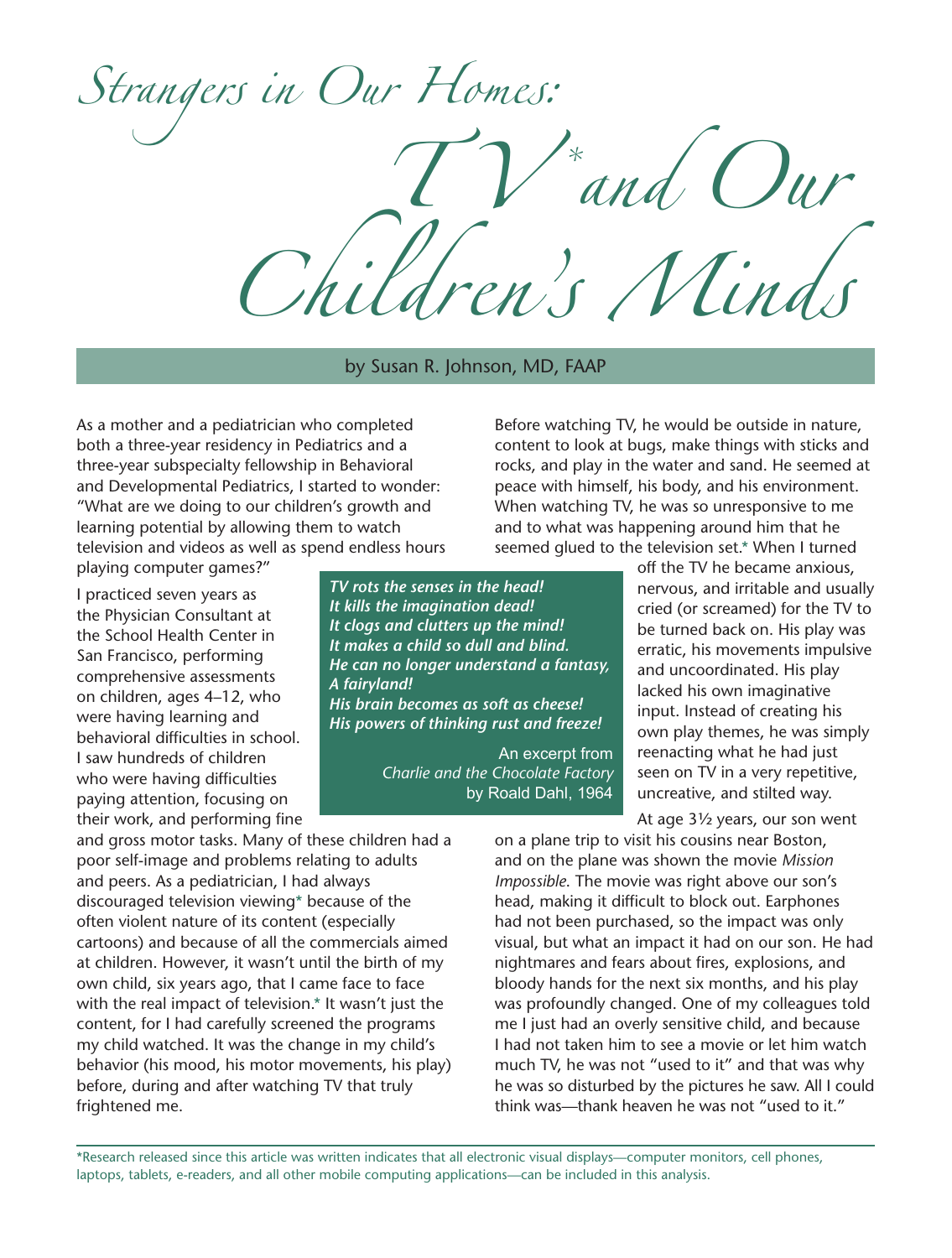Later that year, I assessed six different children from ages 8–11 years at the School Health Center who all had similar difficulties with reading. They couldn't make a mental picture of letters or words. If I showed them a series of letters and asked them to identify one particular letter, they could do it. If I gave them no visual input and just asked them to write a particular letter by memory, they couldn't do it. All of these children watched a lot of television and videos and played computer games. I wondered

what happens to a developing child placed in front of a TV set if they are presented with visual and auditory stimuli at the same time. What is left for the mind to do? At least with reading a story or having a story read to them, the mind can create its own imaginative pictures.

A question arose and I immediately called up my colleague and asked: "Could

television itself be causing attention problems and learning difficulties in children?"

My colleague laughed and said just about everyone watches TV—even my child does—and she doesn't have Attention Deficit Disorder or a learning disability. I thought to myself: "Are we spending enough time with our children and looking deeply enough into their development and souls to notice the often subtle changes that occur from spending hours in front of the TV set?" Maybe some children are more vulnerable to the effects of television because of a genetic predisposition or poor nutrition or a more chaotic home environment. I wondered about the loss of potential in all our children, because they are exposed to so much television and so many videos and computers games. What are the capacities we are losing or not even developing because of this TV habit? I then started to read, attend lectures, and ask a lot more questions.

Television has been in existence for the past 80 years, though the broadcasting of entertainment shows didn't begin until the 1940s. In 1950, 10 percent of American households owned a TV set. By 1954, this percentage had increased to 50 percent, and by 1960, 80 percent of American households owned a television. Since 1970, more than 98 percent of American households own a TV, and currently 66 percent of households own three or more TVs. In an average American home, television is on almost 7 hours per day. Children of all ages, from preschool through adolescence, watch an

average of 4 hours of TV per day (excluding time spent watching videos or playing computer games). A child spends more time watching TV than any other activity except sleeping, and by age 18 a child has spent more time in front of a TV than at school.

There have been numerous articles looking at the content of television and how commercials influence children's (and adults') desires for certain foods or material goods (e.g., toys), and how violence seen on television (even in cartoons) leads to more

> aggressive behavior in children (Fischer et al. 1991, Singer 1989, Zuckerman 1985).

Concerns have been raised about who is teaching our children and the developmental appropriateness of what is presented on TV to toddlers, children, and even adolescents. Miles Everett, PhD, in his book*, How Television Poisons Children's* 

*Minds*, points out that we don't allow our child to talk to strangers, yet through television we allow strangers into the minds and souls of our children every day. These "strangers" (advertising agencies), whose motivations are often monetary, are creating the standards for what is "good" or developmentally appropriate for the developing brains of our children.

More importantly, several investigators (Healy 1990, Pearce 1992, Buzzell 1998, Winn 1985) have drawn attention to the fact that the actual act of viewing television is even more insidious and potentially damaging to the brain of the developing child than the actual content of what's on TV. So what are we doing to our children's potential by allowing them to watch television?

### *Question: How does a child's brain develop and how does a child learn?*

Joseph Chilton Pearce in his book, *Evolution's End*, sees a child's potential as a seed that needs to be nurtured and nourished in order to grow properly. If the environment doesn't provide the necessary nurturing (and protections from overstimulation), then certain potentials and abilities cannot be realized. The infant is born with 10 billion nerve cells or neurons and spends the first three years of life adding billions of glial cells to support and nourish these neurons (Everett 1992). These neurons are then capable of forming thousands of interconnections with each other via spider-like

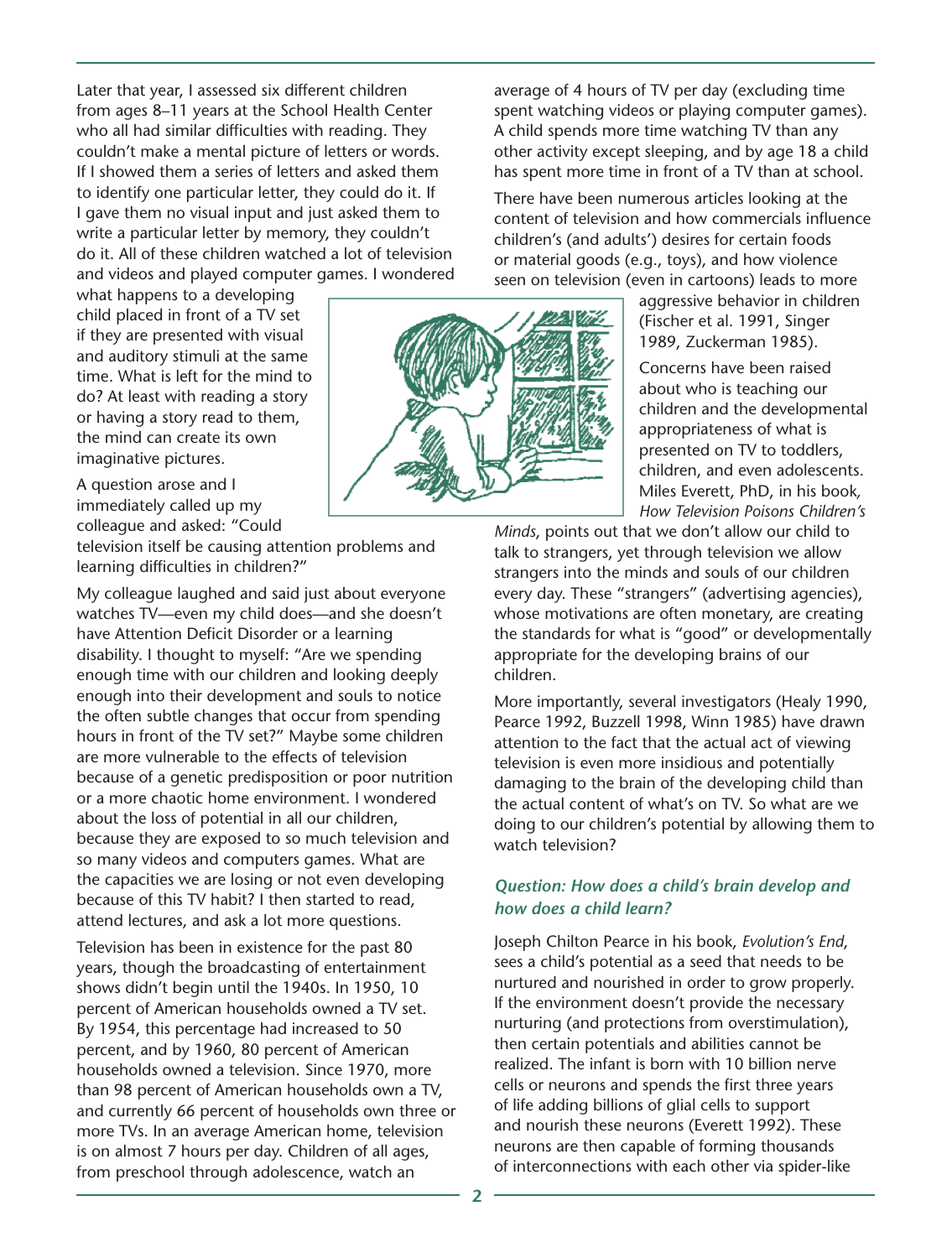projections called dendrites and longer projections called axons that extend to other regions of the brain.

It is important to realize that a six-year-old's brain is 2/3 the size of an adult's though it has 5–7 times more connections between neurons than does the brain of an 18-month-old or an adult (Pearce 1992). The brain of a six- to seven-year-old child appears to have a tremendous capacity for making thousands and thousands of dendrite connections among neurons. This potential for development ends around age 10–11 when the child loses 80 percent of his neural mass (Pearce 1992, Buzzell 1998). It appears that what we don't develop or use, we lose as a capacity. An enzyme is released within the brain and literally dissolves all poorly myelinated pathways (Pearce 1992, Buzzell 1998).

In the developing child, there is a progression of brain development from the most primitive core (action) brain, to the limbic (feeling) brain, and finally to the most advanced neocortex, or thought brain. There are critical periods for brain development when the stimulus must be present for the capacity to evolve (for example, language). There is also plasticity in brain development so that

even adults can make new dendritic connections, but they have to work harder to establish pathways which were more easily made in childhood.

The core (action) brain is dedicated to our physical survival and manages reflexes, controls our motor movements, monitors body

functions, and processes information from our senses. Along with the limbic (feeling) brain, it is involved in the "flight or fight" response that our body has to a dangerous or threatening situation. Humans react physically and emotionally before the thought brain has had time to process the information (Buzzell 1998). Our limbic (feeling) brain wraps around our core (action) brain and processes emotional information (e.g., our likes/ dislikes, love/hate polarities). Our feeling brain gives meaning and value to our memories and what we learn. It influences behavior based on emotional feelings and has an intimate relationship to our immune system and capacity to heal. It is involved in the forming of our intimate relationships and emotional bonds (e.g., between mother and child) and is connected with our dreaming, subtle intuitive



experiences, and the daydreams and fantasies that originate from the thought brain (Healy 1990).

This feeling brain connects the more highly evolved thought brain to the more primitive action brain. Our lower action brain can be made to follow the will of our thought brain or our higher thought brain can be "locked into" the service of the lower action-feeling brain during an emergency that is real or imagined (Pearce 1992). The action and feeling brains can't distinguish real from imaginary sensory input. It is a survival advantage to react first and think later.

Finally our thought brain, the neocortex, represents our highest and newest form of intellect. It receives extensive input from the core (action) brain and limbic (feeling) brain and has the potential of separating itself and being the most objective part of the brain. It connects us to our higher self. However, the neocortex needs more time to process the images from the action and feeling brains. It is also the part of the brain that has the most potential for the future, and it is the place where our perceptions (experiences), recollections, feelings, and thinking skills all combine to shape our ideas and actions (Everett 1997). The thinking brain is "five times

larger than the other brains combined and provides intellect, creative thinking, computing and, if developed, sympathy, empathy, compassion and love" (Pearce 1992).

There is a sequential development (a progressive myelination of nerve pathways) of

the child's brain from the most primitive (action) brain to the limbic (feeling) brain and finally to the most highly evolved thought brain, or neocortex. Myelination involves covering the nerve axons and dendrites with a protective fatty-protein sheath. The more a pathway is used, the more myelin is added. The thicker the myelin sheath, the faster the nerve impulse or signal travels along the pathway. For these reasons, it is imperative that the growing child receives developmentally appropriate input from his/ her environment in order to nourish each part of the brain's development and promote the myelination of new nerve pathways. For example, young children who are in the process of forming their motorsensory pathways and sense organs (the action brain) need repetitive and rhythmical experiences in movement.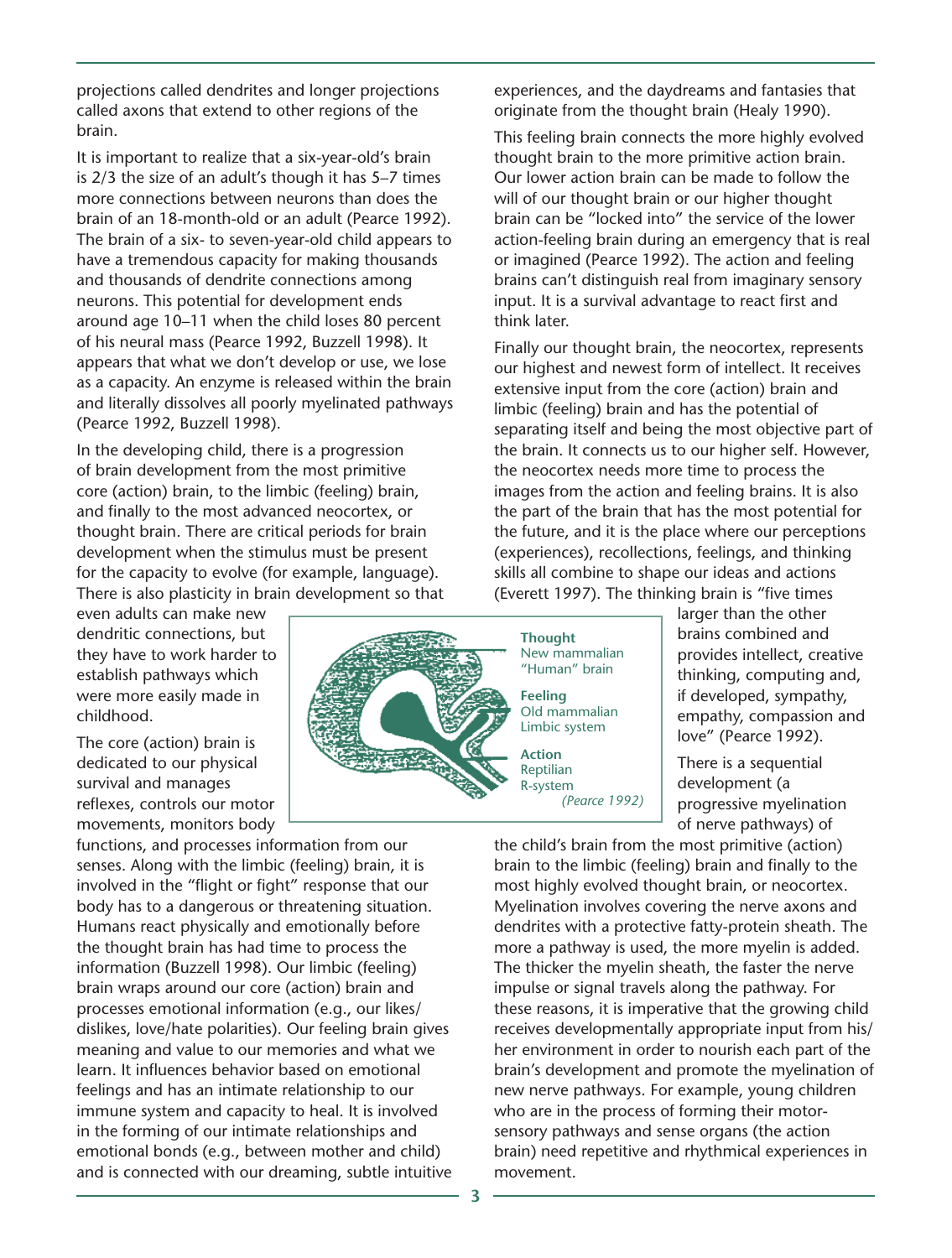Children also need experiences that stimulate and integrate their senses of sight, hearing, taste, smell, and touch. Since young children are literally sponges, their senses need to be protected from overstimulation. Children absorb all they see, hear, smell, taste and touch from their environment since they haven't developed the brain capacity to discriminate or filter out unpleasant or noxious sense experiences. The sense of touch is especially crucial since our culture and its hospital birth practices (including the high rate of C-sections) and, until

recently, its discouragement of breast-feeding, deprive infants of critical multisensory experiences.

The stimulation and development of our sense organs is the precursor to the development of part of our lower brain, called the Reticular Activating System (RAS). The RAS is

the gateway through which our sense impressions coordinate with each other and then travel to the higher thought brain. The RAS is the area of the brain that allows us to attend and focus our attention. Impairments in motor-sensory pathways lead to impairments in children's attention span and ability to concentrate (Buzzell 1998). Overstimulation and under-stimulation of our senses and poorly developed fine and gross motor movements may lead to impairments in attention.

By age 4, both the core (action) and limbic (feeling) brains are 80 percent myelinated. After age 6–7, the brain's attention is shifted to the neocortex (thought brain) with myelination beginning first on the right side or hemisphere and later joined by the left hemisphere. The right hemisphere is the more intuitive side of the brain, and it particularly responds to visual images. It grasps wholes, shapes and patterns and focuses on the big picture rather than the details. It directs drawing and painting and monitors melodies and harmonies of music. It is especially responsive to novelty and color and is the dominant hemisphere when watching TV (Healy, 1990, Everett 1997).

The left hemisphere dominates when a child reads, writes and speaks. It specializes in analytical and sequential thinking and step-by-step logical reasoning. It analyzes the sound and meaning of language (e.g., phonic skills of matching sound to letters of the alphabet). It manages fine muscle

skills and is concerned with order, routine and details. The ability to comprehend science, religion, math (especially geometry) and philosophy relies on abstract thinking characteristic of the left hemisphere.

Even though we emphasize which functions of learning are performed by which hemisphere, there is a crucial connection between the two hemispheres called the corpus callosum. It consists of a large bundle of nerve pathways that form a bridge between the left and right hemispheres. It

is one of the brain's latestmaturing parts. The left and right sides of the body learn to coordinate with each other by this pathway. Gross motor activities like jumping rope, climbing, running, and circle games and fine motor activities like form drawing, knitting, pottery, origami, woodworking, embroidery,

and bread-making are crucial to myelinating this pathway and lead to more flexible manipulation of ideas and a creative imagination. This pathway provides the interplay between analytic and intuitive thinking, and several neuropsychologists believe that poor development of this pathway affects the right and left hemispheres' effective communication with each other and may be a cause of attention and learning difficulties (Healy 1990).

We myelinate our pathways by using them. Movements of our bodies combine with experiences of our senses to build strong neural pathways and connections. For example, when a toddler listens to the sound of a ball bouncing on the floor, tastes and smells the ball or pushes, rolls and throws the ball, neurons are making dendritic connections with each other. When a toddler examines balls of varying sizes, shapes, weights and textures, a field of thousands (and possibly millions) of interconnecting neurons can be created around the word "ball" (Pearce 1992). Repetition, movement, and multisensory stimulation are the foundations of language development and higher level thinking. The toddler's repetitive experiences with an object like a ball create images or pictures in his/her brain. "The images of the core limbic brain form much of the elemental 'food' for the remarkable and progressive abstracting abilities of the associative high cortex [neocortex]" (Buzzell 1998).

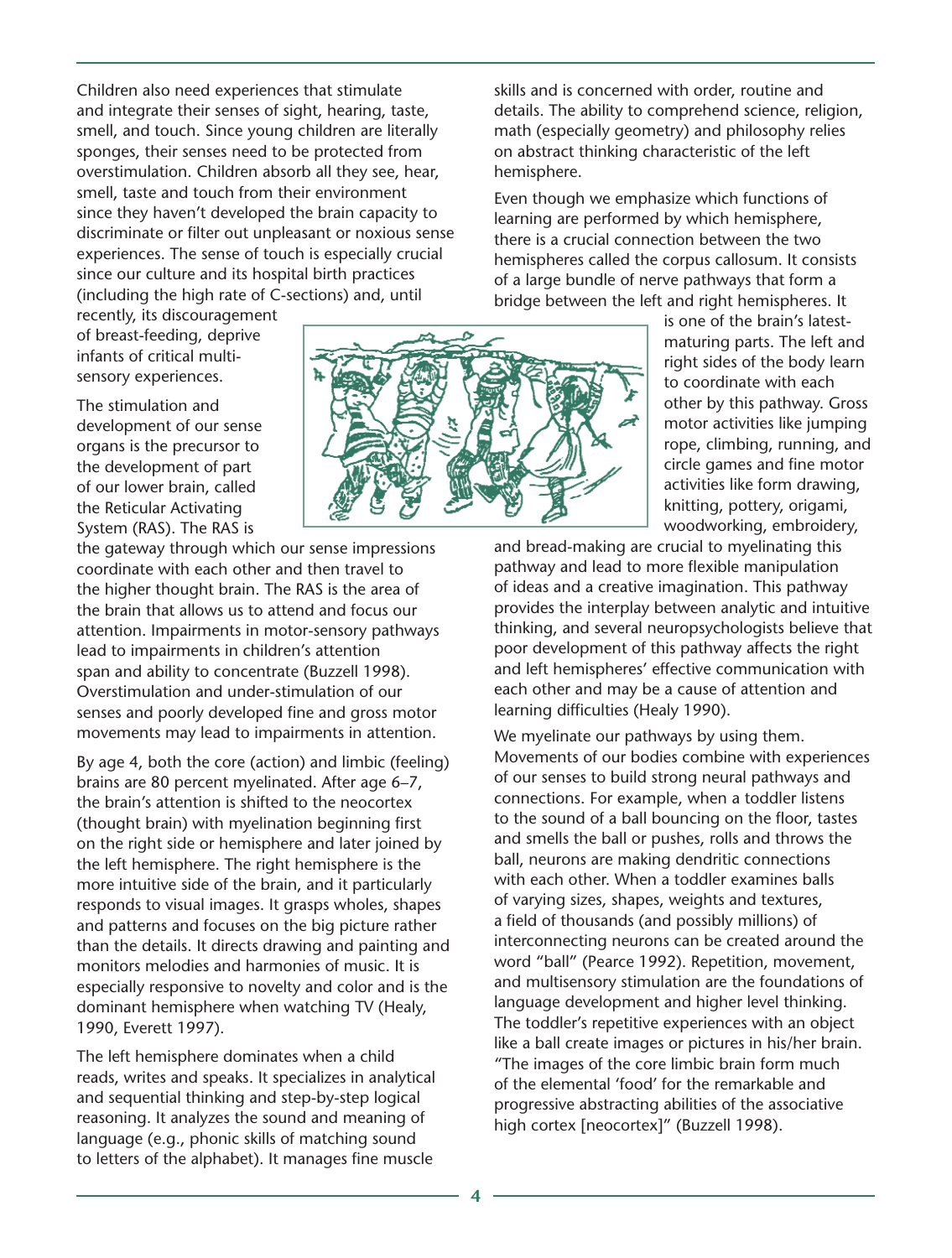## *Question: What is so harmful to the mind about watching television?*

Watching television has been characterized as multileveled sensory deprivation that may be stunting the growth of our children's brains. Brain size has been shown to decrease 20–30 percent if a child is not touched, played with or talked to (Healy 1990). In addition, when young animals were placed in an enclosed area where they could only watch other animals play, their brain growth decreased in proportion to the time spent inactively watching (Healy 1990). Television really only presents information to two senses: hearing and sight. In addition, the poor quality of reproduced sound presented to our hearing and the flashing, colored, fluorescent, overstimulating images presented to our eyes cause problems in the development and proper function of these two critical sense organs (Poplawski 1998).

To begin with, a child's visual acuity and full binocular (three-dimensional) vision are not fully developed until 4 years of age, and the picture produced on the television screen\* is an unfocused (made up of dots of light), two-dimensional image that restricts our field of vision to the TV screen itself. Images on TV are produced by a cathode ray gun that shoots electrons at phosphors (fluorescent substances) on the TV screen. The phosphors glow and this artificially produced pulsed light projects directly into our eyes and beyond, affecting the secretions of our neuroendocrine system (Mander 1978). The actual image produced by dots of light is fuzzy and unfocused, so that our eyes, and the eyes of our children, have to strain to make the image clear. Television, like any electrical appliance and like power lines, produces invisible waves of electromagnetism. Last June, a panel convened by the National Institute of Environmental Health Sciences decided there was enough evidence to consider these invisible waves (called electromagnetic fields or EMFs) as possible human carcinogens. In the article it was recommended that children sit at least 4 feet from TV and 18 inches from the computer screen (Gross 1999).

Our visual system, "the ability to search out, scan, focus, and identify whatever comes in the visual field" (Buzzell 1998), is impaired by watching TV. These visual skills are also the ones that need to be developed for effective reading. Children watching TV do not dilate their pupils, show little to no movement of their eyes (i.e., stare at the screen), and lack the normal saccadic movements of the eyes

(a jumping from one line of print to the next) that is critical for reading. The lack of eye movement when watching television is a problem because reading requires the eyes to continually move from left to right across the page. The weakening of eye muscles from lack of use can't help but negatively impact the ability and effort required to read.

In addition, our ability to focus and pay attention relies on this visual system. Pupil dilation, tracking and following are all part of the reticular activating system. The RAS is the gateway to the right and left hemispheres. It determines what we pay attention to and is related to the child's ability to concentrate and focus. The RAS is not operating well when a child watches television. A poorly integrated lower brain can't properly access the higher brain.

In addition, the rapid-fire change of television images, which occurs every 5 to 6 seconds in many programs and 2 to 3 seconds in commercials (even less on MTV), does not give the higher thought brain a chance to even process the image. It reportedly takes the neocortex anywhere from 5 to 10 seconds to engage after a stimulus (Scheidler 1994). The neocortex is our higher brain, but also needs a greater processing time to become involved.

All the color combinations produced on the television screen result from the activation of only three types of phosphors: red, blue and green. The wavelengths of visible light produced by the activation of these phosphors represent an extremely limited spectrum compared to the wavelengths of light we receive when viewing objects outdoors in the full spectrum of reflected rays from the sun. Another problem with color television is that the color from it is almost exclusively processed by the right hemisphere so that left hemisphere functioning is diminished and the corpus callosum (the pathway of communication between the brain's hemispheres) is poorly utilized (i.e., poorly myelinated).

Reading a book, walking in nature, or having a conversation with another human being, when one takes the time to ponder and think, are far more educational than watching TV. The television—and computer games—are replacing these invaluable experiences of human conversations, storytelling, reading books, playing "pretend" (using internal images created by the child rather than the fixed external images copied from television), and exploring nature. Viewing television represents an endless, purposeless, physically unfulfilling activity for a child. Unlike eating until one is full or sleeping until one is no longer tired, watching television has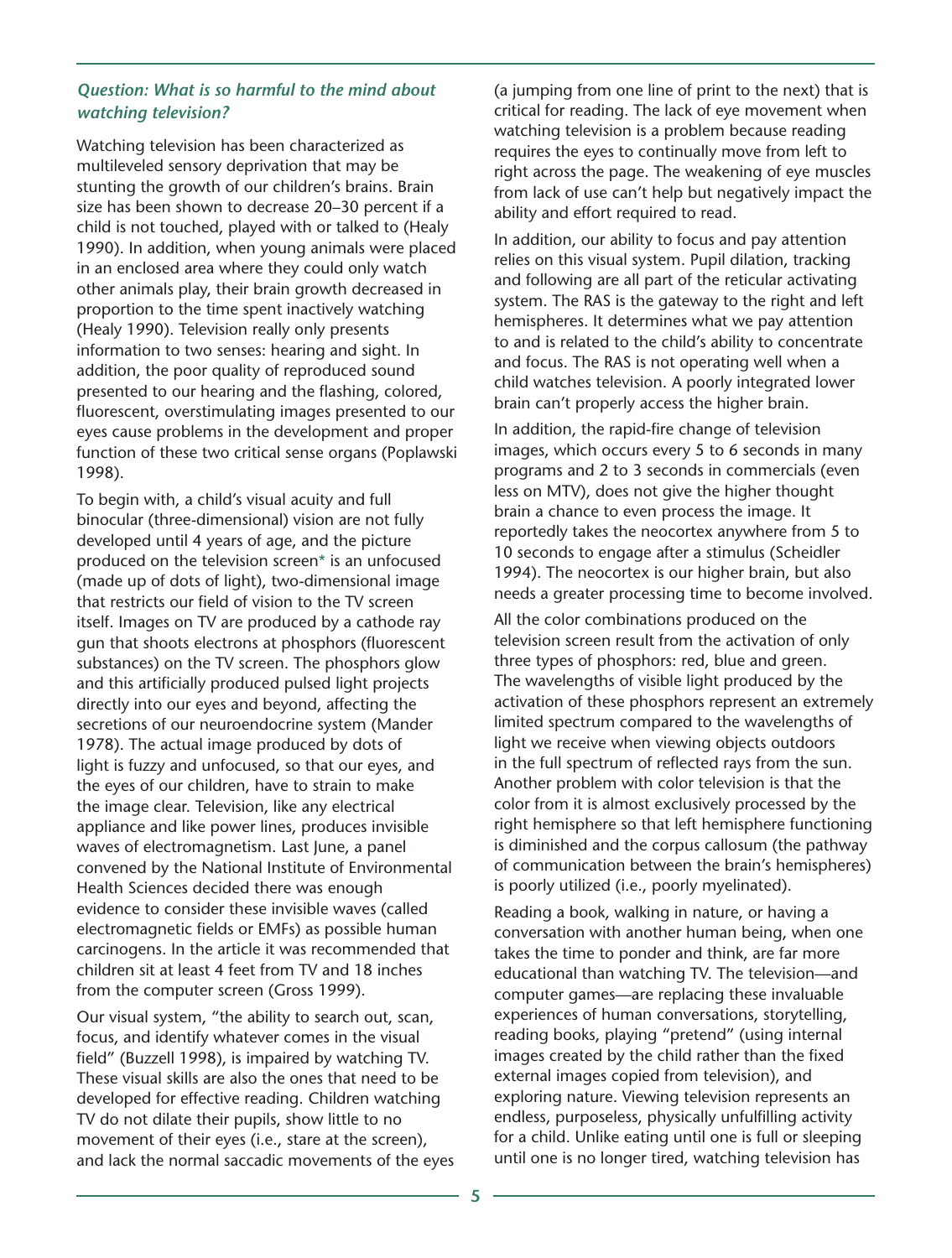no built-in endpoint. It makes a child want more and more without ever being satisfied (Buzzell 1998).

### *Question: Well, what about watching* **Sesame Street***? Isn't it educational for our children? Doesn't it teach them how to read?*

Jane Healy, PhD, in her book, *Endangered Minds,* wrote an entire chapter entitled "*Sesame Street* and the Death of Reading." In addition to the concerns already mentioned about watching television, *Sesame Street* and the majority of children's programming seem to put the left hemisphere and parts of the right hemisphere into slow waves of inactivity (alpha waves).

Television anesthetizes our higher brain functions and disrupts the balance and interaction between the left and right hemispheres.

Brain waves can be measured by an EEG, and variations in recorded brain waves correspond to different states of activity in the brain. In general, reading produces active, fast beta waves while television watching leads to an increase in slow alpha

waves in the left hemisphere and at times even in the right hemisphere (Buzzell 1998). Once again, the left hemisphere is the critical center for reading, writing and speaking. It is the place where abstract symbols (e.g., the letters of the alphabet) are connected to sounds (phonic skills). The pulsating fluorescent light source of television may have something to do with promoting slow wave activity. Our brain "wakes up" to novelty and falls asleep or habituates to repetitive, "boring" stimuli. Advertising agencies and many children's shows (including Sesame Street) have had to counter children's tendency to habituate to television by increasing the frequency of new images, using flashing colors, closeups, and startling, often loud, sounds. These distracters get our attention momentarily but keep us operating in our lower core and limbic brains.

The lower brain can't discern between images that are real and those created on TV, because discernment is the function of the neocortex. Therefore, when the TV presents sudden close-ups, flashing lights, etc., as stimuli, the core-limbic brain immediately goes into a "fight or flight" response with the release of hormones and chemicals throughout the body. Heart rate and blood pressure are increased and blood flow to limb muscles is increased to prepare for this apparent emergency. Because this all happens in our body without the corresponding movement of our limbs, certain TV programs actually put us in a state of chronic stress or anxiety. Studies have shown atrophy of the left hemisphere in adults who are chronically stressed and functioning only from their core-limbic brain. Even as adults, what we don't use, we lose.

Finally, when our brain is presented simultaneously with visual (images on the screen) and auditory (sound) stimuli, we preferentially attend to the visual. A dramatic example of this phenomenon was illustrated when a group of young children (6–7 year olds) were shown a video in which the sound track did not match the visual action, and the children, when questioned, did not appear to notice

> the discrepancy. Therefore, studies have shown that children are not absorbing the content of the show, even of *Sesame Street* (Healy 1990).

> Maybe the most critical argument against watching television is that it affects the three characteristics that distinguish us as human

beings. In the first three years of life, a child learns to walk, to talk and to think. Television keeps us sitting, leaves little room for meaningful conversations, and seriously impairs our ability to think.

## *Question: What's wrong with using television as just entertainment? I enjoyed watching Disney films like* **Snow White***.*

Television seems to have a profound effect on our feeling life and therefore, one could argue, on our soul. As human beings, we become detached from the real world by watching television. We sit in a comfortable chair, in a warm room, with plenty to eat and watch a show about people who are homeless, cold and hungry. Our hearts go out to them, but we do nothing. One could argue that reading a book could promote the same sense of unreality without action. The phrases "turn off the TV" or "get your nose out of your book" and "go do something" have meaning. Nevertheless, while reading a book (that doesn't have a lot of pictures), the child's mind creates its own pictures and has time to think about them. These thoughts could actually lead to ideas that inspire a child or adult to

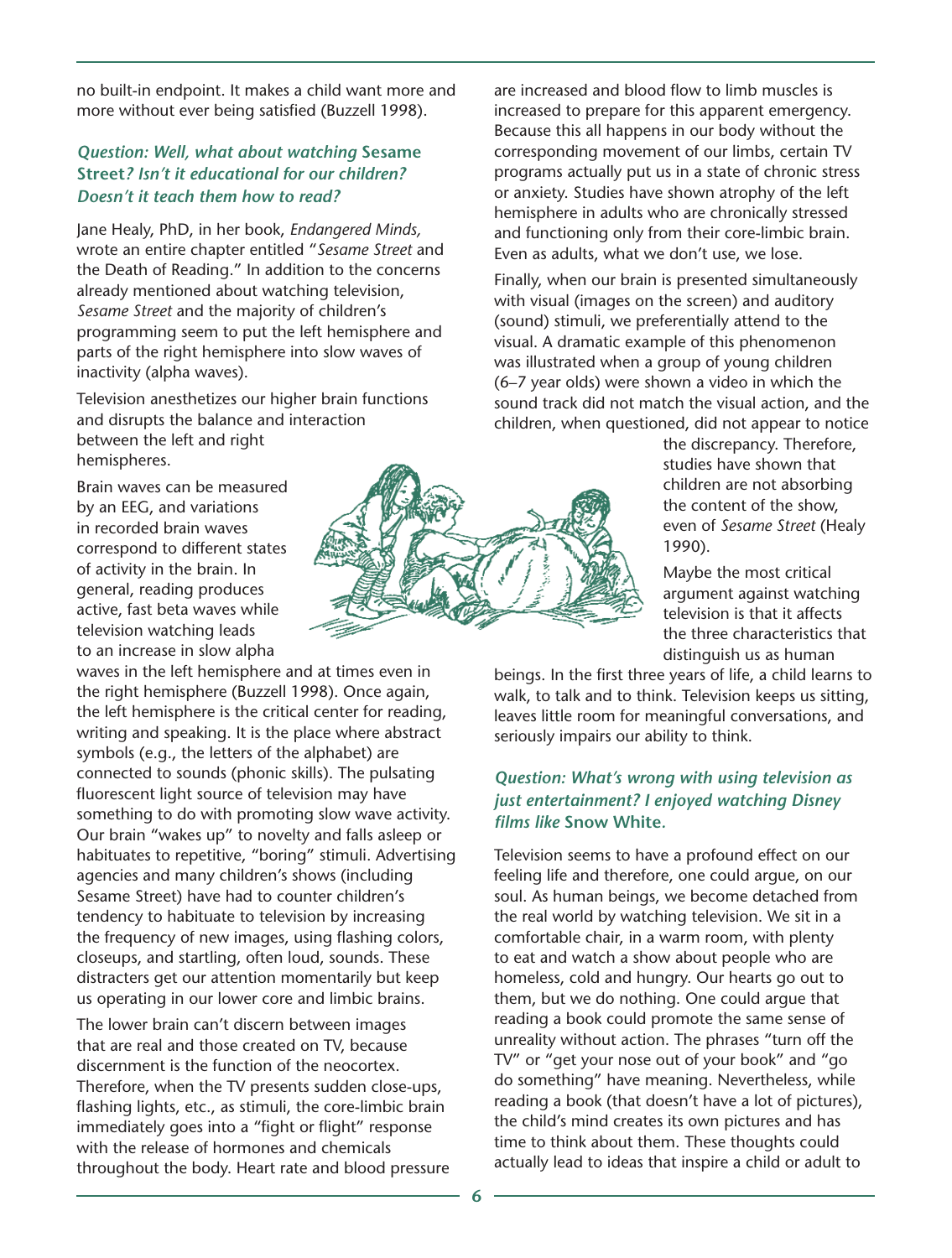action. TV does not give time for this higher level of thinking that inspires deeds.

Television projects images that go directly into our emotional brain. It is said that the words we hear go into knowledge while the images we see go into our soul. Pictures that elicit emotion are processed by the limbic system and the right hemisphere of the neocortex. If no time is given to think about these emotional pictures, then the left hemisphere is not involved. Once again, watching television often eliminates the part of our brain that can make sense of, analyze and rationalize what we are seeing.

We don't forget what we see. The limbic brain is connected to our memory, and the pictures we see on TV are remembered—either consciously, unconsciously or subconsciously. For example, it is almost impossible to create your own pictures of Snow White when reading the story if you have seen the movie. It is also true that one is often disappointed when one sees a movie after reading the book. Our imagination is so much richer than what can be shown on a screen.

The problem with television is that children get used to not using their imaginative thinking at all, and they don't exercise that part of the brain (the neocortex) that creates the pictures. Children are not reading enough, and we aren't reading or telling them stories enough to help their minds create pictures. Creating pictures is not just entertaining, but is the foundation of our dreams and higher thoughts (intuitions, inspirations and imaginations). We dream, think and imagine possibilities of the future in pictures.

Finally, the heart is now seen as an organ of perception that can respond to a stimulus and release a hormone-like substance that influences brain activity. This phenomenon is referred to as our heart intelligence (Pearce 1992). Interacting with human beings is essential for the development of this intelligence. When we stand face to face and look into another person's eyes, we meet soul to soul and we get a sense of who they really are (Soesman). We get a sense of whether they mean what they say—in other words, whether they are enthusiastic and passionate about their subject. We experience their non-verbal language, such as how they move, the tone of their voice, and whether their gaze shifts around when they talk. This is how we learn to discern consistency between verbal and non-verbal cues and, therefore, truth.

Television can't give us this intelligence of the heart. It can shock our emotions, and we can cry, laugh

or get angry, but these emotions are just reactions. When human beings speak on TV, children are often doing homework, playing games, or talking to friends while watching TV. These activities help save their visual system from the effects of TV, but the underlying message is that you don't need to listen when another person speaks or comfort anyone if you hear crying. If the heart, like the brain and probably the rest of our body, gives off electromagnetic waves (Pearce 1992, Tiller 1999), then there is a form of subtle energy that can be experienced only between human beings by relating to each other in the same physical space. This subtle energy can't be experienced by watching human beings on television. Just as we must use all our senses to construct higher level thoughts or pictures of an object, empathy and love for others does not develop from seeing human beings as objects on TV, but by actively relating, face to face, with each other.

# *Question: What can we do to help our children's brains develop?*

**1. Keep the television turned off as much as possible.** One author recommended avoiding television as much as possible for the first 12 years of your child's life and then encouraging your child to always read the book first before seeing the movie. It helps to cover the TV with a cloth or store it away in a closed cabinet or closet. Out of sight really helps the child keep the TV out of mind (Large 1997). Remember that what we do serves as a role model for our children. We can't really ask our children to stop watching TV if we keep doing it—that will eventually lead to power struggles.

When the television is on, then try to neutralize its damage. Select the programs carefully and watch TV with your child so you can talk about what you see. Keep a light on when the TV is going since that will minimize the effects of the reduced field of vision and provide a different light source for the eyes. Try to sit at least 4 feet from the television and 18 inches from the computer screen. Plan to go outside (to the park, woods or beach) after viewing television.

**2. Read a lot of books to your children (especially ones without a lot of pictures) and tell your children lots of stories.** Children love to hear stories about our lives when we were little or you can make them up. Bedtime and riding in the car provide good opportunities for telling stories. Telling our children stories helps to stimulate their internal picture-making capabilities.